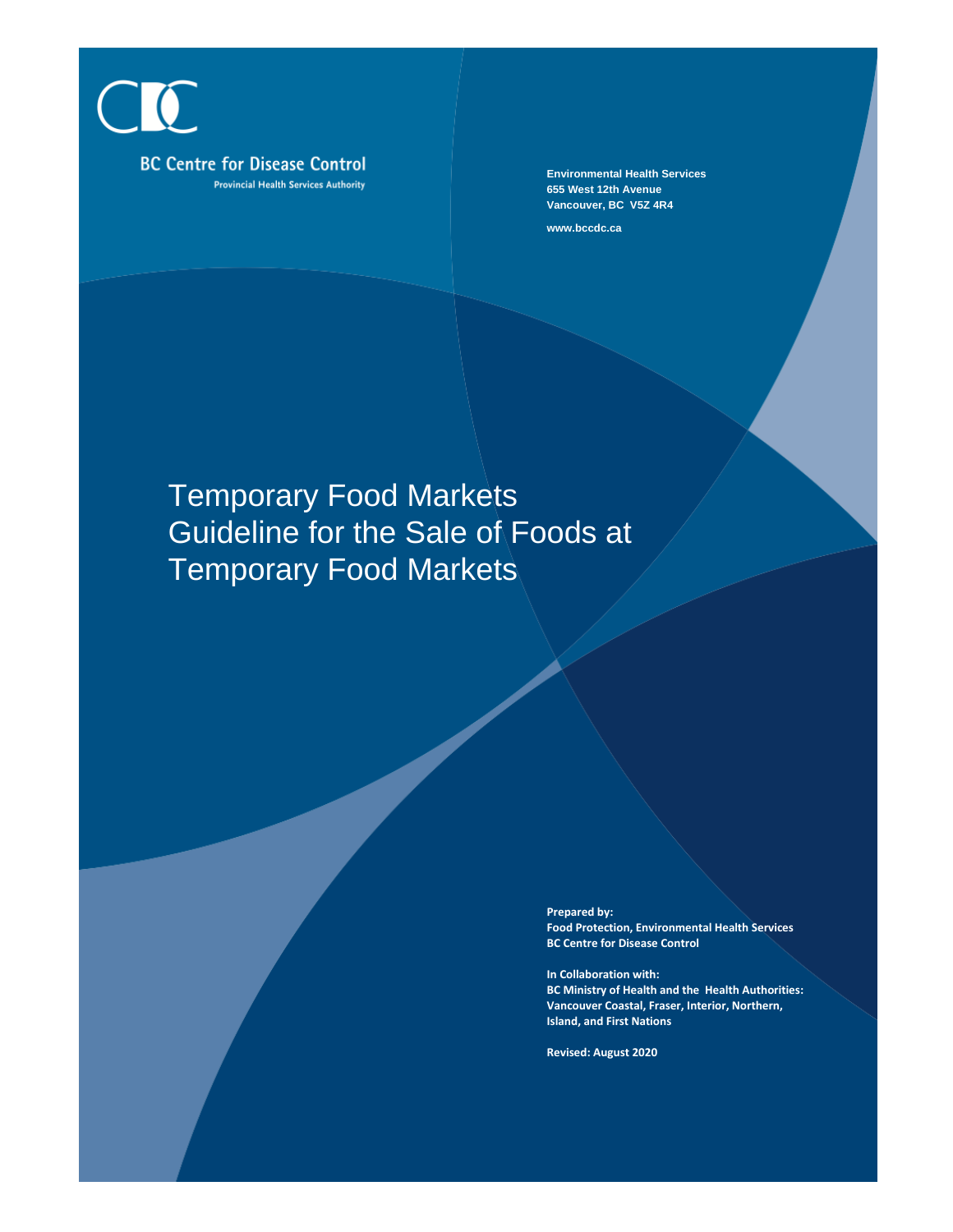# **Table of Contents**

| ı.                                                                                  |  |  |  |
|-------------------------------------------------------------------------------------|--|--|--|
| Ш.                                                                                  |  |  |  |
| III.                                                                                |  |  |  |
|                                                                                     |  |  |  |
|                                                                                     |  |  |  |
|                                                                                     |  |  |  |
| Appendix III - Sale of Shell Eggs and Raw Foods of Animal Origin at Temporary Food  |  |  |  |
|                                                                                     |  |  |  |
|                                                                                     |  |  |  |
| <b>B.</b>                                                                           |  |  |  |
| Appendix IV - Application for Sale of Higher Risk Food at Temporary Food Markets 14 |  |  |  |
|                                                                                     |  |  |  |
|                                                                                     |  |  |  |
|                                                                                     |  |  |  |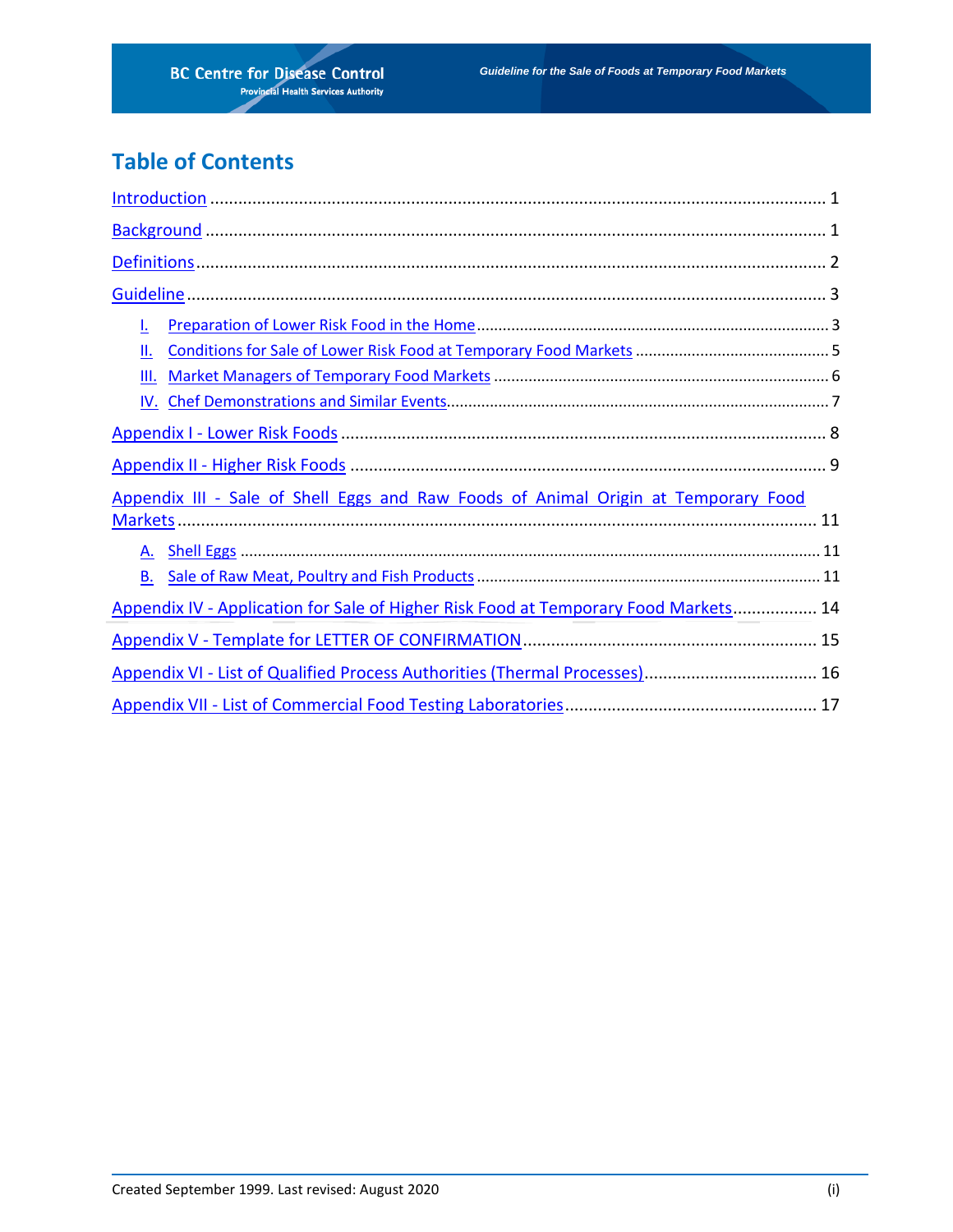# **Introduction**

This guideline provides recommendations for the preparation and display of food intended for sale at temporary food markets.

The following principles should be maintained at all times:

- Vendors of higher risk foods must contact their local Health Authority and submit an application before commencement of sales (see Appendix IV).
- Vendors of lower risk foods are not required to submit an application before commencement of sales. It is the vendor's and the market manager's responsibility to ensure that all lower risk foods meet the definition of a lower risk food.
- Public health is protected by ensuring that food prepared at home which is offered for sale at temporary food markets is limited to lower risk foods (see Appendix I for examples).
- The Health Authority has discretion to remove any food sold at a temporary food market considered to be a health hazard as defined in Section 1 of the *Public Health Act*, or is contaminated as per Section 3 of the *Food Safety Act*.
- Municipal zoning and business license issues are respected, and are an integral part of the approval process for temporary food markets.

# <span id="page-2-0"></span>**Background**

The Food Premises Regulation (BC Reg. 210/99), pursuant to the *Public Health Act*, allows for the sale of the following foods at temporary food markets:

- whole fresh fruits or vegetables, or
- home-prepared, prepackaged, non-potentially hazardous foods listed in Appendix I.

This does not mean you can sell this food from home, or at retail/commercial food stores. Applicants should discuss requirements for retail/commercial sale with their local Health Authority.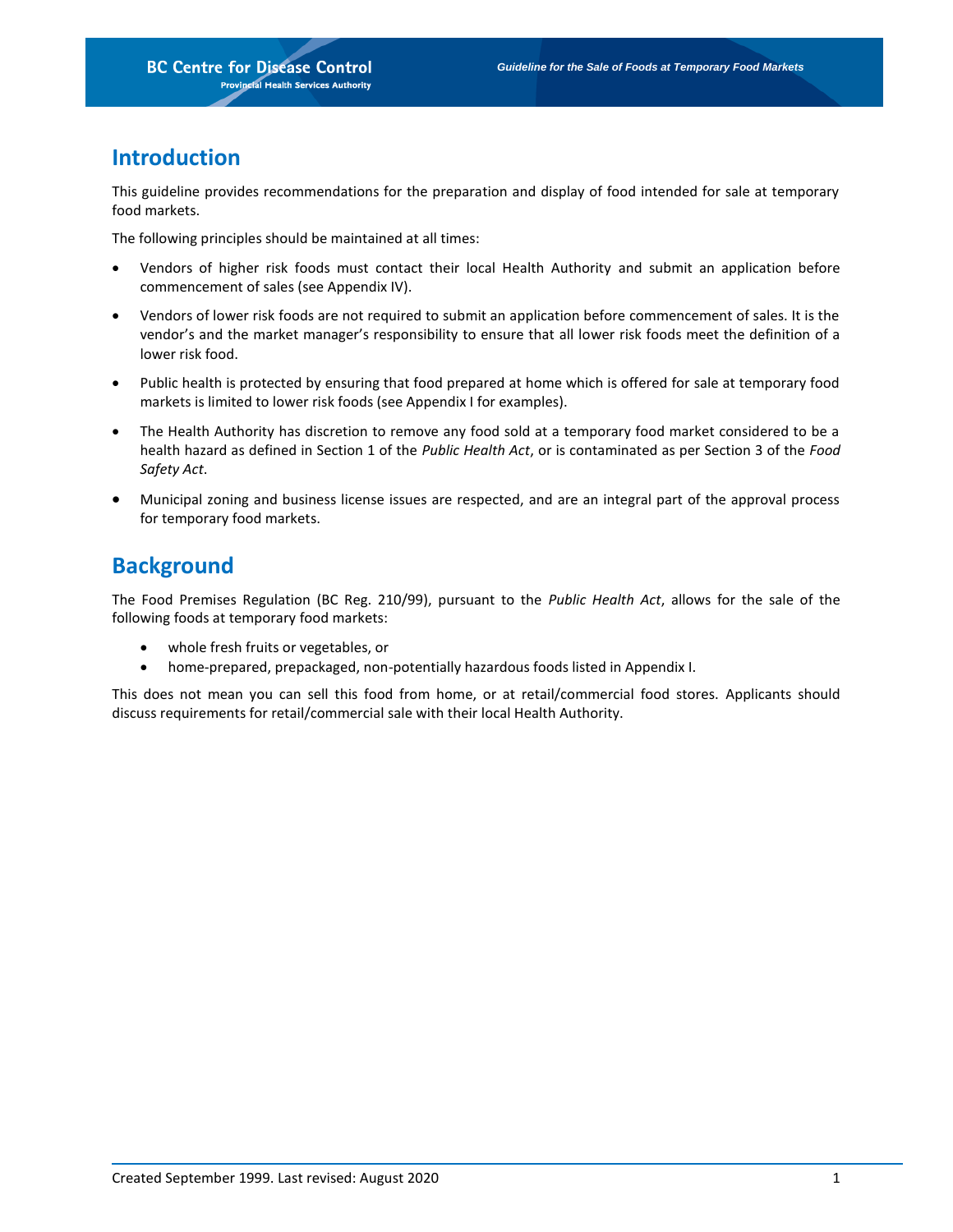# <span id="page-3-0"></span>**Definitions**

**Temporary Food Market Manager -** means, for the purposes of this guideline, the person designated as being in charge of the overall market operation. Market managers are responsible for ensuring that food vendors of higher risk foods have obtained approval from the local Health Authority in addition to the other responsibilities as outlined in Section III of this guideline.

**Temporary Food Markets** - means for the purpose of this guideline, a food establishment operated in a fixed location on a temporary basis in connection with a charitable or public event, farmers market or other event of a like nature.

**Higher Risk Food** - means food in a form or state which is capable of supporting growth of disease causing microorganisms, or the production of toxins.

> *Vendors must not sell foods that are considered higher risk unless approved to do so by the local Health Authority.*

**Lower Risk Food** - means food in a form or state that is not capable of supporting the growth of disease-causing organisms or the production of toxins. One or more of the following factors usually apply to these foods:

- Water activity (A<sub>w</sub>) of 0.85 or less, or
- $\blacklozenge$  A pH (Hydrogen ion concentration) value of 4.6 or less.

There can be occasions that a food, even with a pH and/or an  $A_w$  as described above for lower risk foods, may still be considered a higher risk food due to the source of the food, how it is processed, and/or some other mitigating risk factors.

Vendors of home prepared foods at temporary food markets must only sell foods that are considered to be lower risk (see Appendix I for examples). Vendors are allowed to sell home-prepared lower risk foods at temporary food markets without contacting or receiving approval by the local Health Authority.

**Sanitize** - means to use heat or chemicals to reduce the micro-organisms on a surface by 99.99%.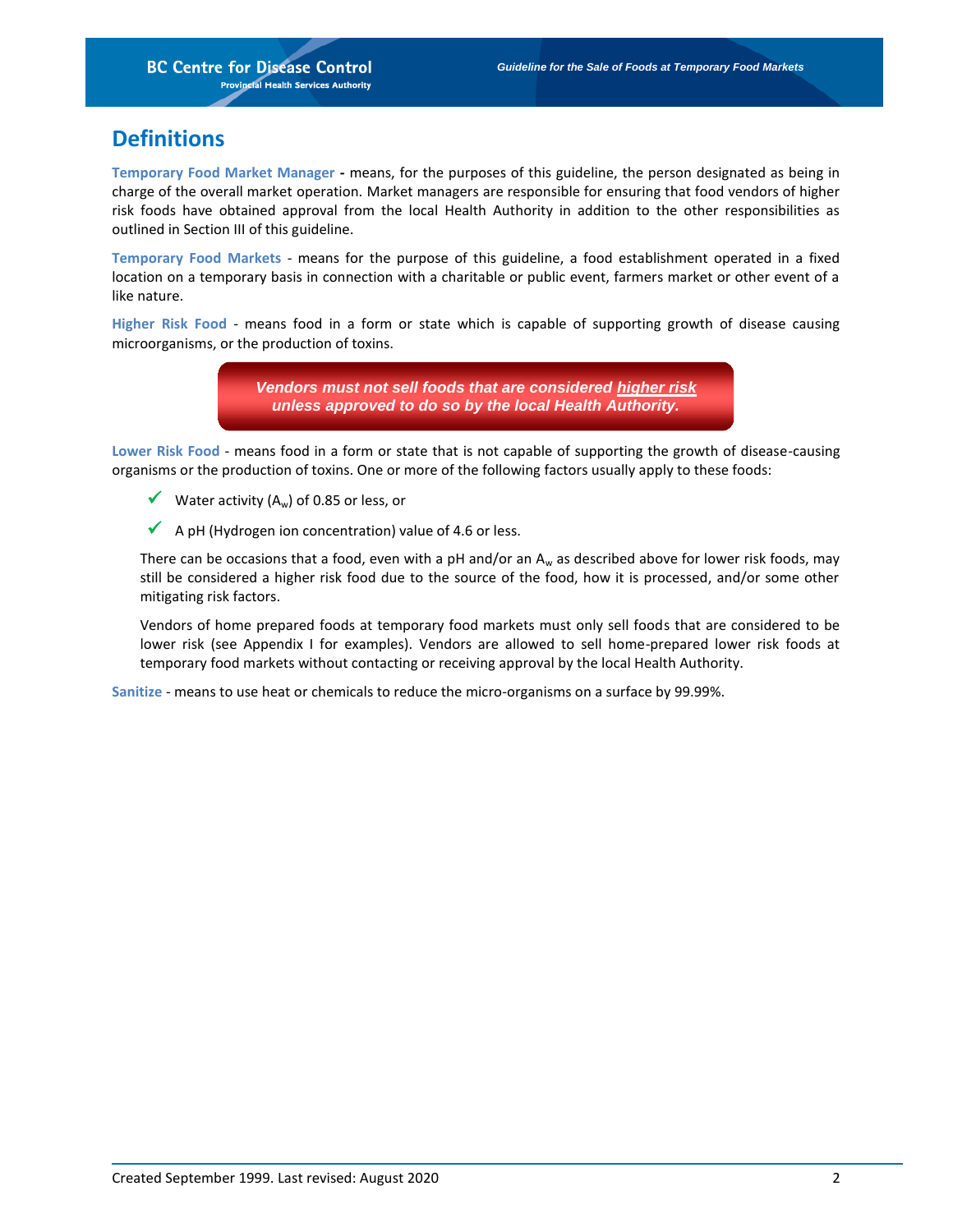# <span id="page-4-1"></span><span id="page-4-0"></span>**Guideline**

### *I. Preparation of Lower Risk Food in the Home*

Where home preparation of lower risk food is proposed for sale at temporary food markets, it is recommended that vendors/food handlers ensure that

- 1. Food is in good condition and free from spoilage.
- 2. Tests are undertaken to verify that a food product is not higher risk. These tests should verify the food has:
	- a water activity  $(A_w)$  of 0.85 or less, or
	- $\blacktriangleright$  a pH (Hydrogen ion concentration) value of 4.6 or less

A list of commercial food testing laboratories that may be capable of testing your food can be found in Appendix VII.

- 3. Food is protected from contamination. Pets should be excluded from kitchens during the time food is being prepared.
- 4. Food is prepared in well-equipped kitchens. Food contact surfaces, utensils and equipment are cleaned and sanitized prior to beginning food preparation and after each use.
- 5. Good personal hygiene is observed including:
	- a) washing hands frequently and thoroughly including before starting food preparation, after using the toilet and after handling raw food. Soap in a dispenser and paper towels should be used for hand washing and drying.
	- b) avoiding coughing and sneezing while handling food; when unavoidable cover your nose and mouth and wash hands thoroughly afterwards.
	- c) avoiding food preparation if you are ill or someone in the home is ill.
	- d) wearing clean clothing and an apron when preparing food.
- 6. Lower risk food is prepared separately from higher risk foods and other potential sources of contamination.
- 7. Food is wrapped or packaged to preclude contamination.
- 8. If foods are packed in jars:
	- a) only proper sealing jars (e.g. Mason-type) should be used,
	- b) jars may be refilled only if they are in good condition, cleaned and properly sanitized before reuse,
	- c) sealing rings and lids should not be reused; they should be replaced with new rings and lids with each refill, and
	- d) jams and jellies should be processed in boiling water. The seal should be airtight to prevent the entry of spoilage organisms.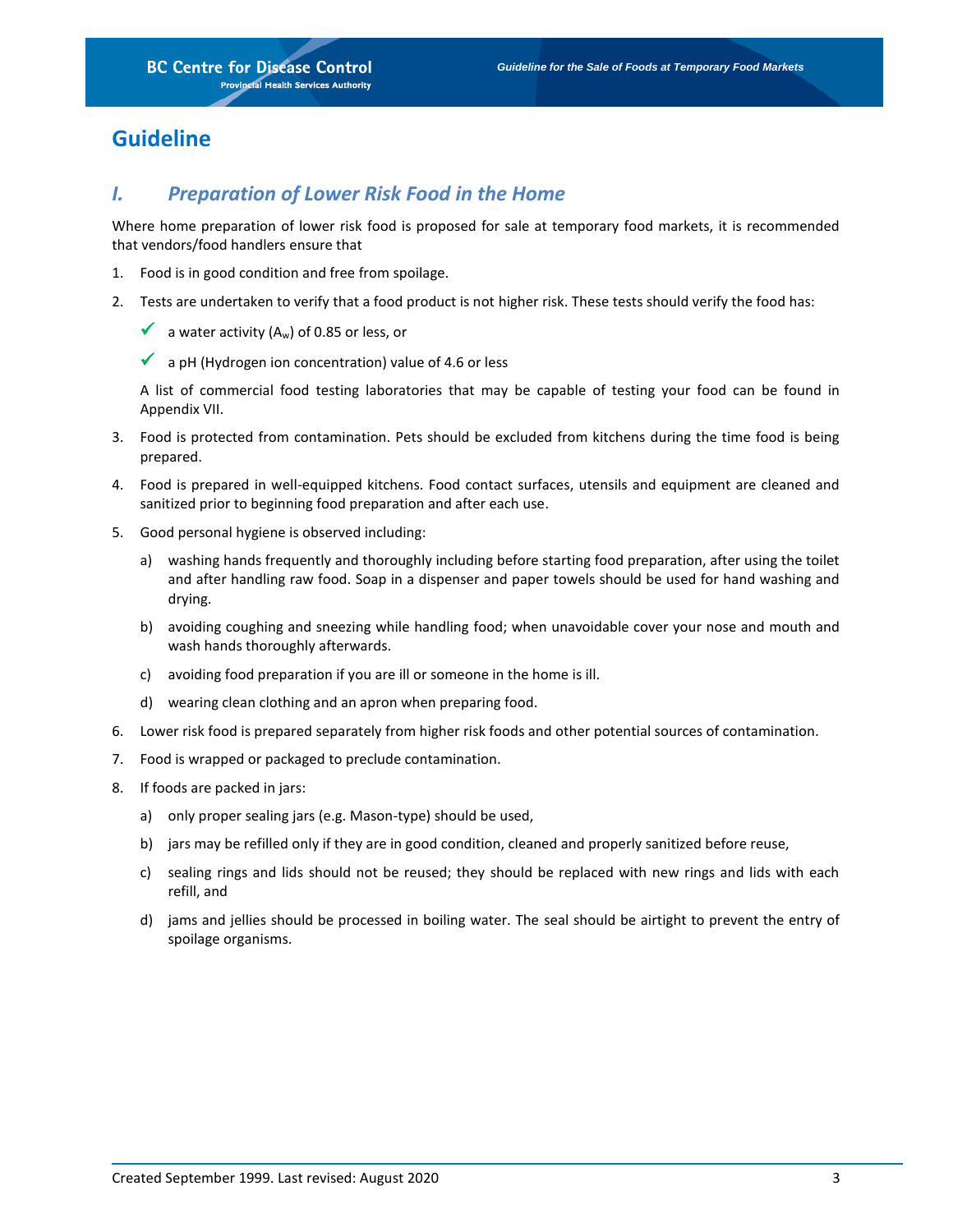### **NOTES – Lower Risk Foods:**

- 1. The sale of lower risk foods at temporary food markets does not automatically confer approval for sale at *retail/commercial food stores. Applicants should discuss requirements for retail/commercial sale with their local Health Authority.*
- *2. Regarding testing to verify that a food product is not higher risk:*
	- *a. When the Health Authority requires a food product to be tested, such testing should be conducted at a commercial food testing laboratory a list of which is found in Appendix VII.*
	- *b. Self testing can be conducted during recipe development and for monitoring quality control*
	- *c. When the recipe for a food product is changed, the food product should be re-tested to verify the product continues to be a lower risk food.*
	- *d. For vendors which produce a variety of similar products using a similar recipe but different ingredients (e.g. different jams made from different fruit), if testing is required, permission may be granted by the local Health Authority to only test the finished products which would be considered highest risk. In the example above, the jam made from the fruit with the highest pH would be considered the highest risk food product.*
	- *e. As part of an ongoing quality control program, vendors selling several products are encouraged to test a variety of different products annually.*
- *3. While not mandatory, it is strongly recommended that vendors involved in home food preparation of lower risk food complete the MarketSafe food handlers' training program or other approved food safety training program such as FOODSAFE Level 1.*
- *4. Vendors of lower risk foods are not required to contact their local Health Authority or submit an application before commencement of sales. However, it is the vendor's responsibility to ensure that all lower risk foods meet the definition of a lower risk food, namely:*
	- *a water activity (Aw) of 0.85 or less, or*
	- *a pH (Hydrogen ion concentration) value of 4.6 or less*

*It is the vendor's responsibility to provide evidence that a food is a lower risk food if such evidence is requested by their Market Manager or their local Health Authority.*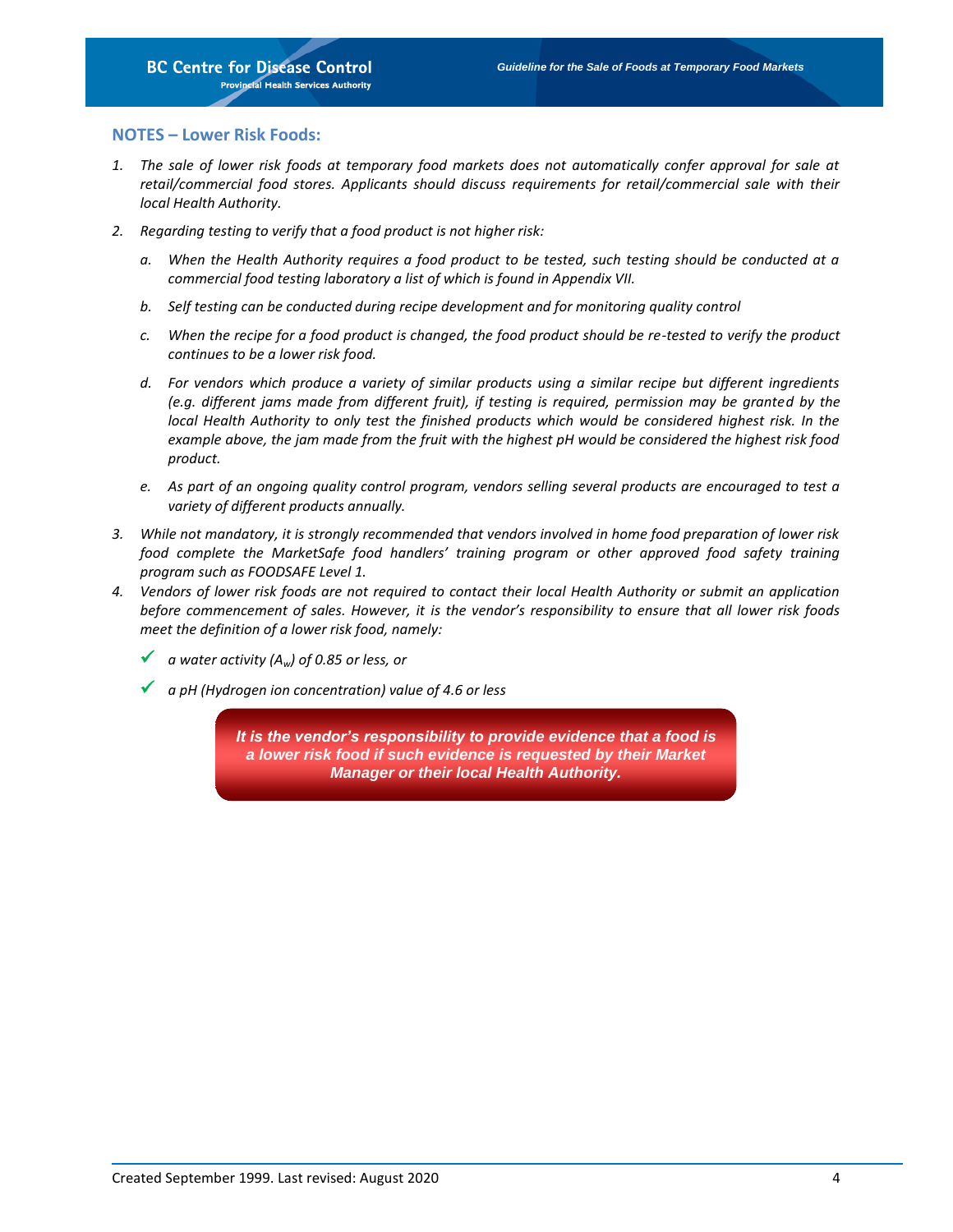### <span id="page-6-0"></span>*II. Conditions for Sale of Lower Risk Food at Temporary Food Markets*

It is recommended that vendors of home prepared foods at temporary food markets ensure that, when selling lower risk food:

- 1. Food handlers observe good personal hygiene, including wearing clean attire and washing hands before handling food or after handling money. Wearing of disposable gloves when handling food or money is recommended, gloves should be changed between activities.
- 2. A sign is displayed that is clearly visible to the consumer at the point of sale stating that "THIS FOOD HAS BEEN PREPARED IN A KITCHEN THAT IS NOT INSPECTED BY A REGULATORY AUTHORITY." or equivalent wording.
- 3. Food products should be protected from sources of contamination at all times, including contact by pets, during storage and display at the market. Foods should not be stored in direct contact with the ground.
- 4. Display cases, counters, shelves, tables, and any other equipment used in connection with the sale of lower risk food should be made from easily cleanable material, maintained in good condition and, cleaned and sanitized as often as necessary.
- 5. A satisfactory means of cleaning hands and utensils (when used by a vendor), should be provided as per the following:
	- a) the use of hand wipes is satisfactory where only prepackaged food or whole fresh fruits and vegetables are sold
	- b) if samples/product tasting is undertaken then running water, soap in a dispenser and paper towels should be provided; a 22.7 liter (5 gal) plastic water jug with spigot is generally acceptable as the water source

*Suggested alternative to satisfy hand washing may include:*

*Vendors operating side-by-side may share a washing station consisting of liquid soap in a dispenser, single use towels, a container which holds a minimum 22.7 liters (5 gallons) of water, and a suitable waste holding receptacle*

6. In order to minimize direct food handling at the market, with the exception of fresh fruits and vegetables, food samples intended for tasting at the market should be portioned and packed at the home kitchen. At the market, food samples for tasting should be individually portioned (e.g. in paper cups, on toothpicks) and not offered as bulk items.

> *Home prepared/packaged food may be subject to Canadian Food Inspection Agency and Health Canada requirements for allergens, labeling, weights and measures. Vendors are advised to check with their local CFIA office to ensure their packages/labels comply with applicable federal requirements.*

> > *Food Labelling for Industry Toolkit available at: [http://www.inspection.gc.ca/food/labelling/food-labelling-for](http://www.inspection.gc.ca/food/labelling/food-labelling-for-industry/eng/1383607266489/1383607344939)[industry/eng/1383607266489/1383607344939](http://www.inspection.gc.ca/food/labelling/food-labelling-for-industry/eng/1383607266489/1383607344939)*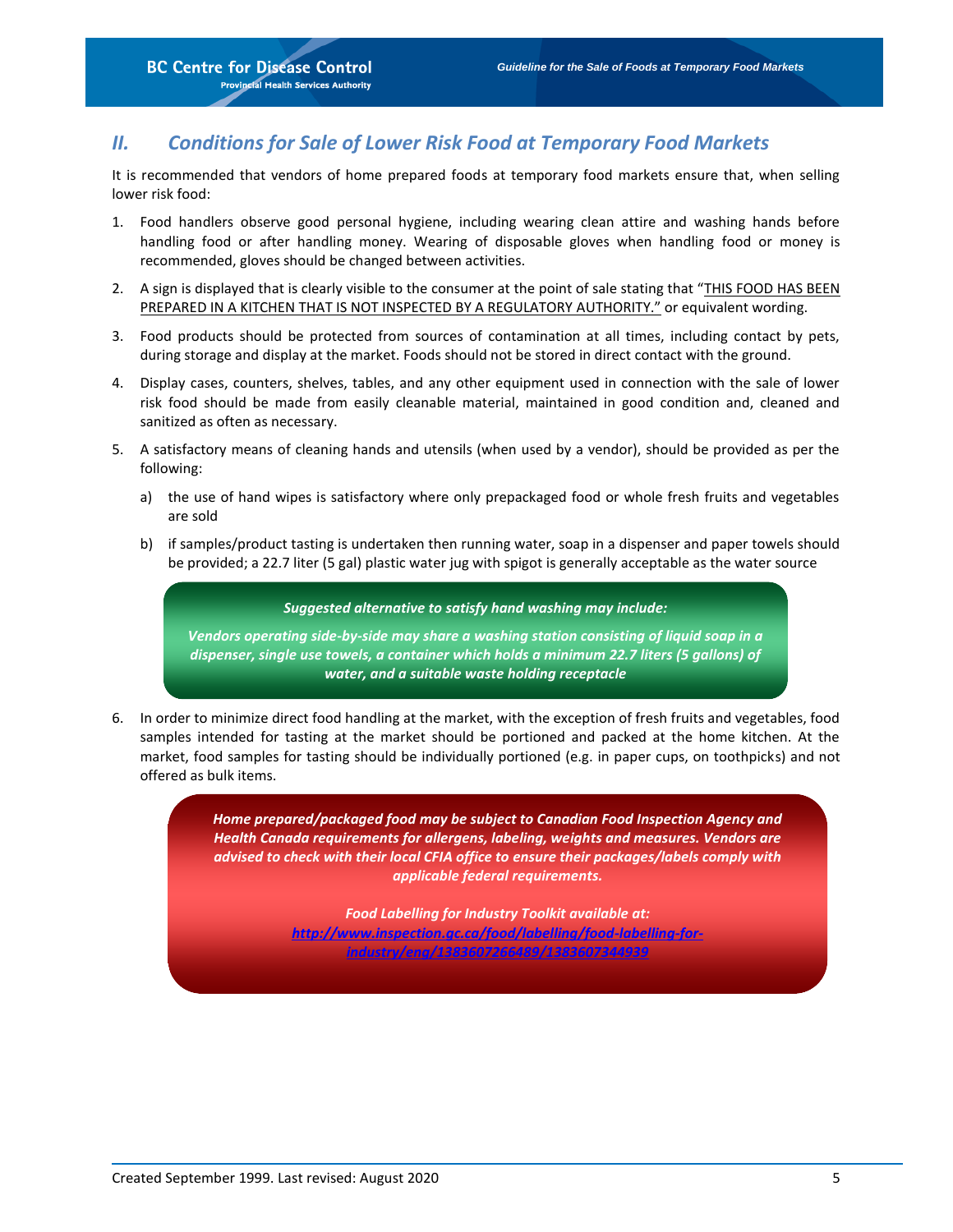### <span id="page-7-0"></span>*III. Market Managers of Temporary Food Markets*

*A market manager (or equivalent) should be designated as being in charge of the overall market operation. Market managers are responsible for ensuring that food vendors have obtained approval from the local Health Authority for the sale of higher risk foods, and not allow sales by vendors unless they have produced a Letter of Confirmation (see examples – Appendix V) or a copy of their Permit/Licence to operate.* 

Other responsibilities of market managers should include:

- 1. Obtaining approval from local/regional government to ensure compliance with local health, zoning, by-law and business license requirements.
- 2. Prior to the sale of foods identified in Appendix II and III, it is the responsibility of each vendor to contact the local Health Authority. This includes the submission of applications (see example -Appendix IV) within time deadlines established by the local Health Authority. Generally, applications should be submitted at least 30 days prior to commencement of the market/sales. The Health Authority where the facility is located and produces the food has jurisdiction and is responsible for issuing a letter of confirmation (see example - Appendix V) for all approved applications.

*Letters of confirmation and copies of the Permit/Licence to operate will be honored between Health Authorities and events. Vendor applications, once accepted, are not required to be resubmitted to another Health Authority for additional events/locations. However, it is essential that the letter of confirmation or a copy of the vendor Permit/Licence to operate be shown to each Market Manager as part of the event approval process.* 

*Vendors are strongly encouraged to have in their possession a copy of the confirmation letter or a copy of their Permit/Licence to operate and any product documentation during any sales event to verify that the products have been reviewed and accepted by the Health Authority with jurisdiction for that region.*

Letters of confirmation or copies of their Permit/Licence to operate do not have an expiry date. However, acceptance is conditional to no changes being made to the process or composition of the approved food(s). Applicants should re-apply to a Health Authority in the prescribed format if any changes are made to the process or composition of the food(s), or for any new foods proposed for sale.

Vendors who sell ONLY fresh whole fruits and vegetables or lower risk foods (Appendix I foods) are not required to submit an application, and do not require a letter of confirmation or a copy of their Permit/Licence to operate. Washing station(s) should, however, be supplied as per Section II.5 if samples are portioned/offered on site.

- 3. Being responsible for ensuring all vendors are aware of all relevant policies and guidelines.
- 4. Ensuring no home prepared, higher risk foods are sold or offered for sale.
- 5. Ensuring each vendor completes a list of foods to be sold.
- 6. Maintaining a written record of all vendors and foods sold, and have such records available for review by local Health Authority, upon request.
- 7. Being present and on-site at all times the market is in operation.
- 8. Ensuring each vendor provides an acceptable means of hand and utensil washing (see Section II.5).
- 9. Are recommended to have completed the FOODSAFE Level 1 Program or the MarketSafe program.

*Contact your local Health Authority if you need more guidance.*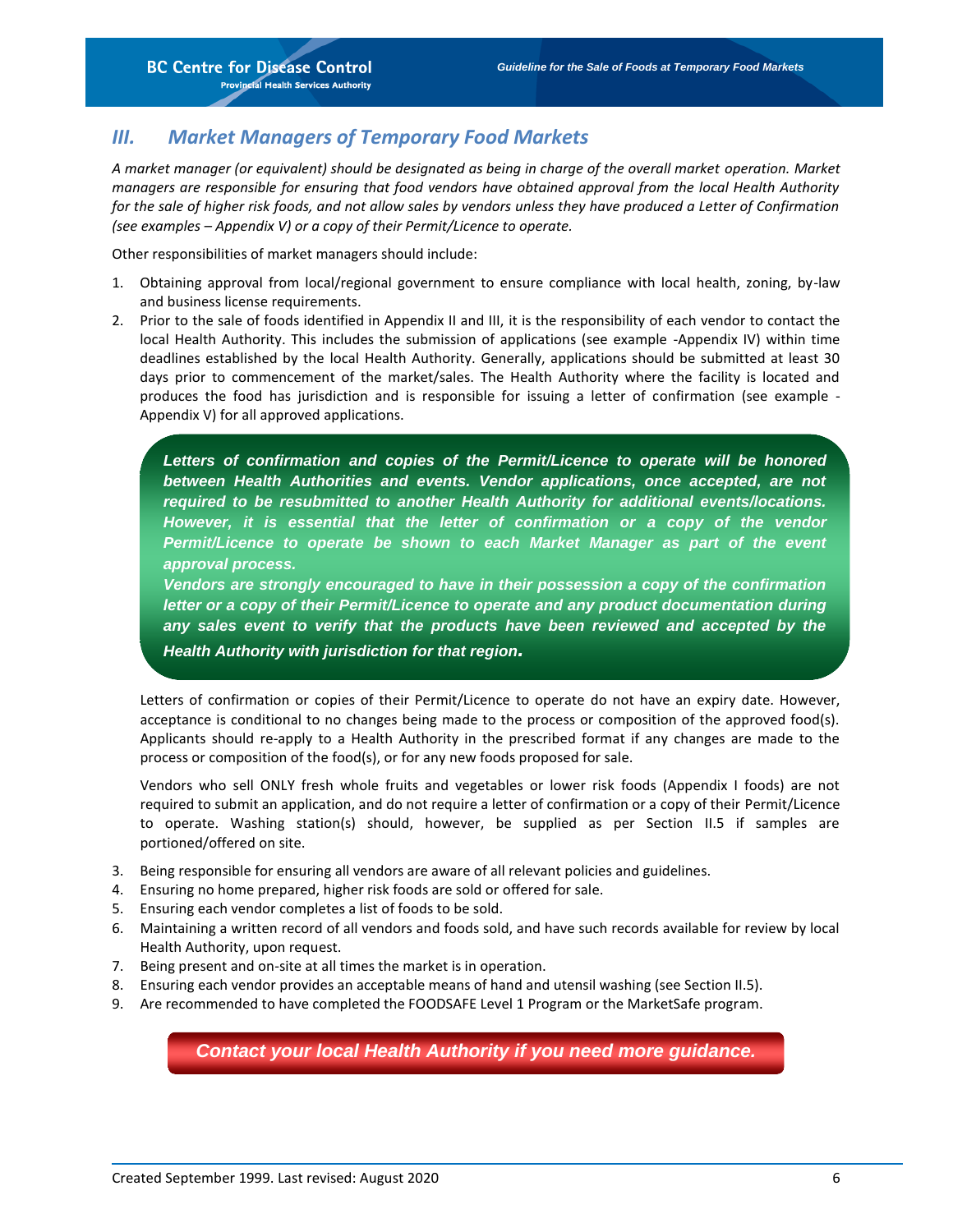### <span id="page-8-0"></span>*IV. Chef Demonstrations and Similar Events*

Chef demonstrations, and similar events, are defined as events where ready-to-eat foods are prepared prior to or at the temporary food market. The food is then distributed to the public and intended for immediate consumption. Chef demonstrations, or other similar events, will only be considered if a *Temporary Food Permit* is obtained prior to the event from the local Health Authority where the event will be located.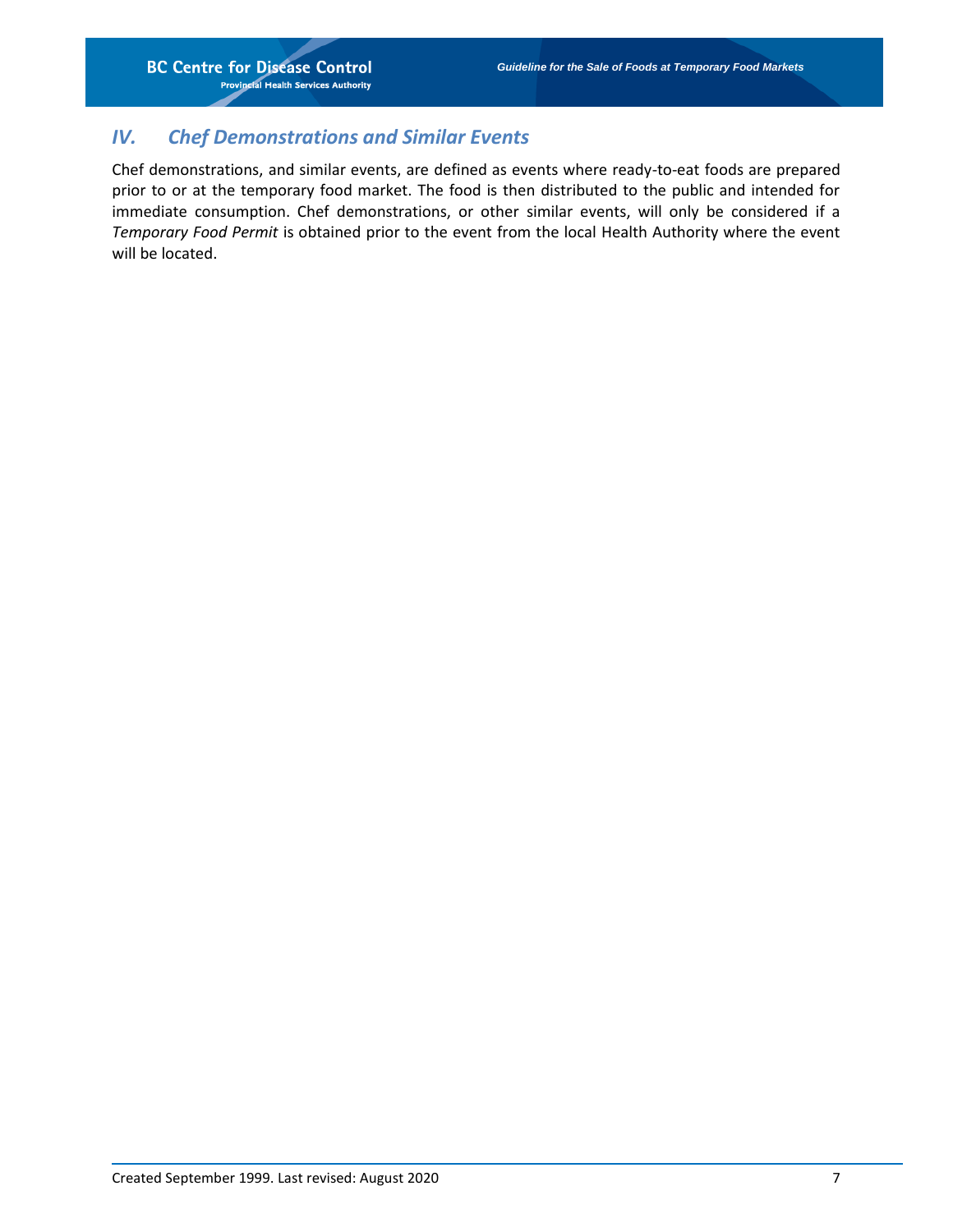### <span id="page-9-0"></span>**Appendix I - Lower Risk Foods**

The following list contains examples of **lower risk foods** that may be **acceptable** for home preparation and sale at a temporary food market. For additional information on the definition of Lower Risk Foods, see Page 2.

> *all of these lower risk foods should be prepackaged except whole fresh fruits or vegetables*

- $\checkmark$  apple sauce
- bread and buns (no dairy or cheese fillings)
- $\checkmark$  brownies
- $\checkmark$  butter tarts
- $\checkmark$  cakes (icing sugar only, no dairy or synthetic whipped cream)
- chocolate/carob or raw chocolate/carob (provided it is used for re-melted or re-molded products only and  $(1)$ not purchased from bulk bins; (2) sourced from a chocolate manufacturer that can provide a certificate of assurance that chocolate is free from *Salmonella*)*.*
- $\checkmark$  cinnamon buns (sugar icing only)
- $\checkmark$  cookies
- $\checkmark$  dried fruits
- $\checkmark$  dry cereal products
- $\checkmark$  fresh fruits and vegetables
- $\checkmark$  fudge
- $\sqrt{\phantom{a}}$  hard candy
- honey
- $\checkmark$  jam and jelly (pH 4.6 or less or aw of 0.85 or less)
- $\checkmark$  microgreens
- $\checkmark$  muffins (no dairy fillings)
- $\checkmark$  noodles (dry flour and water only, no egg based)
- $\checkmark$  pickled vegetables (vinegar base, pH 4.6 or less)
- $\checkmark$  pies (fruit filled only, no cream filled or cream based)
- $\checkmark$  popcorn
- $\checkmark$  relish (vinegar base, pH 4.6 or less)
	- salsa (contains no animal protein)
		- $\circ$  pH 4.6 or less if the product is made with fresh tomatoes and is thermally processed
		- o pH 4.2 or less if the product is made with fresh tomatoes and is NOT thermally processed
- syrup
- toffee
- <span id="page-9-1"></span> $\checkmark$  wine and herb vinegar

*For products not listed above, please consult your local Health Authority.*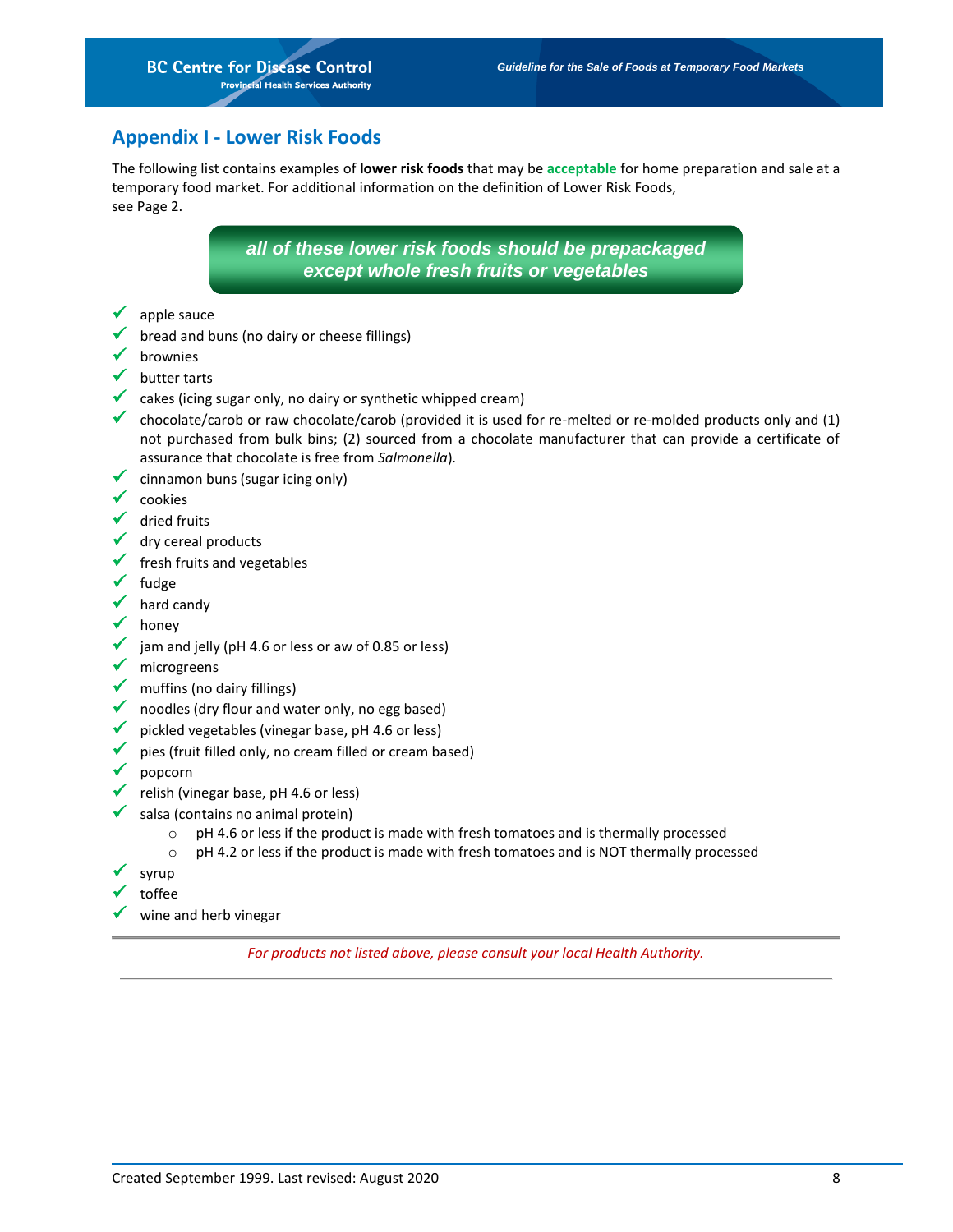### **Appendix II - Higher Risk Foods**

The following list contains examples of **higher risk foods** that are **not acceptable** for home preparation and sale at a temporary food market.

- antipasto
- cabbage rolls
- cakes/pastries with whipped cream, cheese or synthetic fillings
- chop suey
- creamed corn
- dairy products (e.g. milk, cream, cheese, yogurt)
- \* fermented foods (any food that relies on the growth of micro-organisms to produce alcoholic, acidic or alkaline conditions necessary for fermentation)
- fish and shellfish
- **\*** foods containing eggs as ingredients (e.g. custards, salads)
- garlic spreads, pesto
- guacamole
- **\*** herb and flavored oils
- hummus
- **\*** jam and jelly (pH 4.7 or higher or  $A_w$  of 0.86 or higher)
- **\*** juice (fruit and vegetable)
- perogies
- pickled eggs
- pickled vegetables (vinegar base, pH 4.7 or higher)
- pies (meat filled, pumpkin, sweet potato, custard [e.g., lemon meringue pie])
- **\*** processed beans, including baked, refried, and bean salad
- processed low acid vegetables (e.g. pH 4.7 or higher: beans, asparagus, beets, mushrooms, broccoli, peas)
- processed meat, sausages
- **\*** relish (vinegar base, pH 4.7 or higher)
- \* salsa containing animal protein
- salsa without animal proteins but with fresh tomatoes as an ingredient when the product is not thermally processed and the pH of the final product is greater than 4.2
- **\*** sprouted seeds (bean, alfalfa, mung, etc.)
- **\*** tofu
- whole or cut fresh tomatoes used as ingredient (unless acidified such that the pH of the final food is 4.2 or lower)

*For products not listed above, please consult your local Health Authority.*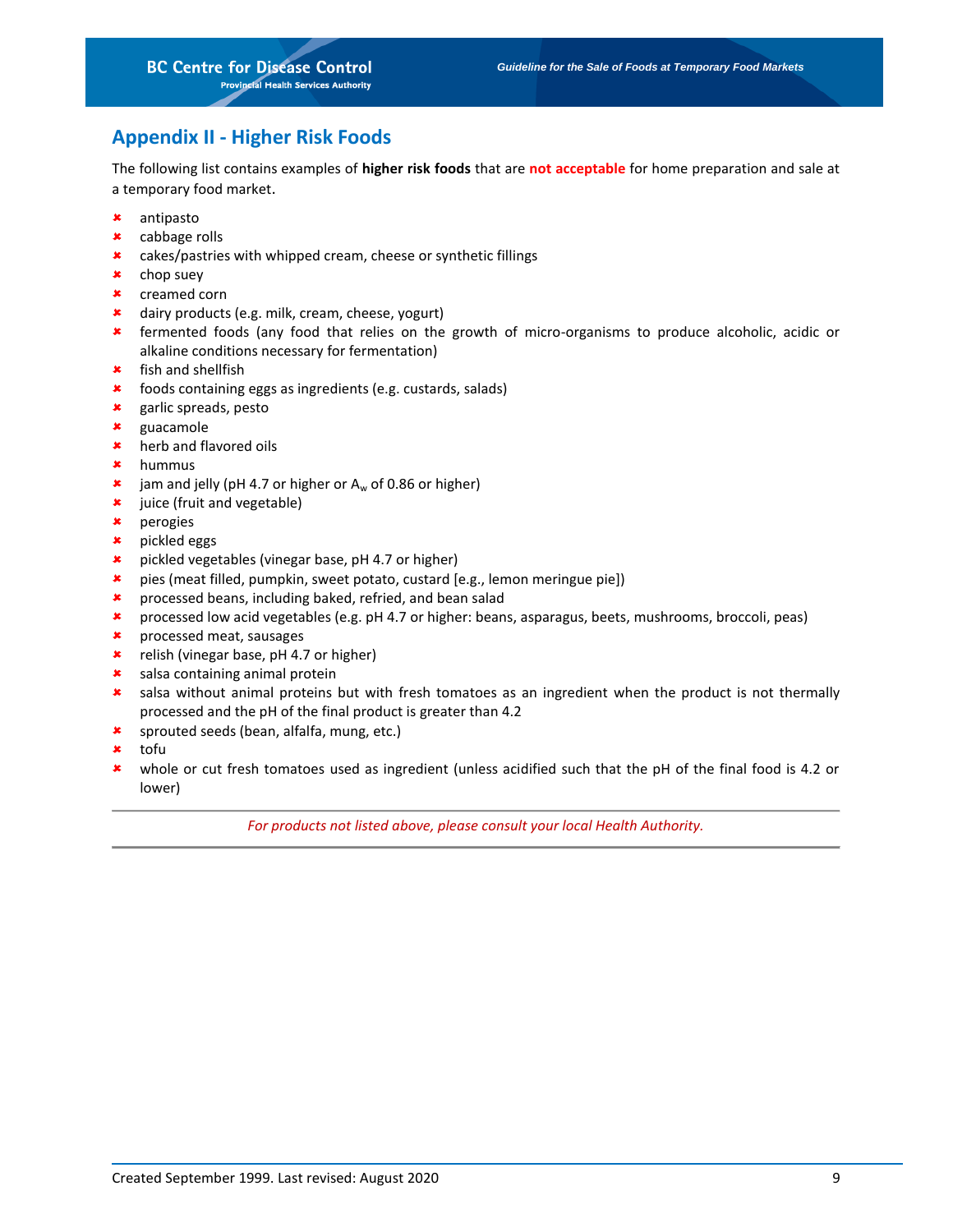### **NOTES – Higher Risk Foods:**

- *1. Consideration for the sale of higher risk foods may be given by the local Health Authority provided the food is prepared in an approved, commercial food premises.*
- *2. For higher risk foods intended to be packaged aseptically in an air excluded container (canned), in addition to being prepared in an approved, commercial food premises, the process must be reviewed and accepted by a qualified Processing Authority. See Appendix VI for a list of qualified Processing Authorities in British Columbia.*
- *3. Temporary Food Market vendors who also own/operate the food premises where the higher risk food is being prepared should have a copy of their Permit or License to Operate with them. Vendors who are not the owner/operator of the food premises where the higher risk food is being prepared should obtain a letter of*  confirmation (See Appendix V for example) from the Health Authority where the facility is located. The letter of *confirmation specifies that the higher risk foods listed can be sold at a temporary food market.*
- *4. Vendors should always have a copy of the letter of confirmation or Permit/License to Operate during any sales event to verify that the products have been prepared in an approved, commercial food premises and that the products have been reviewed and accepted by a Health Authority.*
- *5. All vendors involved in the preparation of higher risk foods in an approved, commercial food premises must successfully complete the FOODSAFE Level 1 program or equivalent.*
- *6. All higher risk foods must be maintained at 4°C or colder from the point of packaging through to sale to the consumer. Meat, poultry and fish products must be kept frozen as outlined in Appendix III.*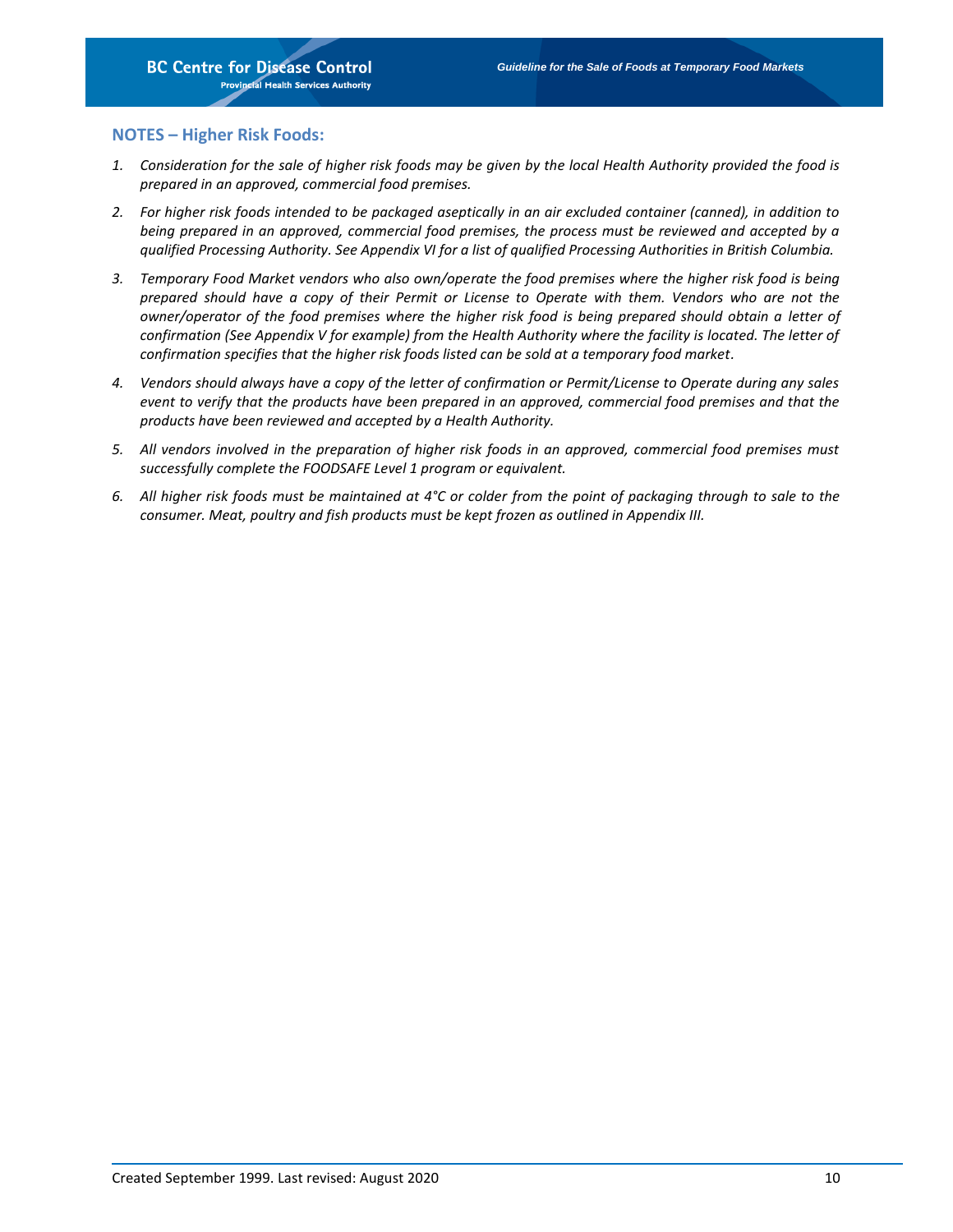# <span id="page-12-0"></span>**Appendix III - Sale of Shell Eggs and Raw Foods of Animal Origin at Temporary Food Markets**

The sale of higher risk foods to the public requires that the premises in which the food is processed, packaged, and sold to the public comply with the *Food Premises Regulations*. Hence, home prepared higher risk foods are not permitted to be sold to the public at temporary food markets unless prepared and sold in facilities that have been approved and, in some cases, issued a permit pursuant to the *regulations*.

The above notwithstanding, the following criteria provide guidelines for the sale of shell eggs and other raw foods of animal origin at temporary food markets.

### <span id="page-12-1"></span>*A. Shell Eggs*

Shell eggs may be sold at temporary food markets subject to the following:

- $\checkmark$  Shells are sound and not cracked/leaking
- $\checkmark$  Shells are clean and free of any fecal material or feathers
- Eggs are maintained at an internal temperature of 4°C during transportation and storage/display at the market.
- $\checkmark$  Crates used to contain the eggs are clean and maintained in a sanitary manner.
- The minimum information on crates should indicate the name of farm/producer and the packaging or sale date.

### <span id="page-12-2"></span>*B. Sale of Raw Meat, Poultry and Fish Products*

- 1. The sale of whole, portioned or ground raw meat, poultry or fish products can be considered for sale at temporary food markets subject to the following:
	- All raw products should be frozen and kept frozen from the point of packaging through to sale to the consumer. All products not sold the day of the market should be kept frozen until return to the point of origin. Any products that have thawed should not be refrozen and sold at a future event.
	- $\checkmark$  All raw products should be processed and packaged at an approved food premises.
	- All raw products should be prepackaged repackaging or reprocessing of any kind is not allowed at the temporary market site.
	- All raw products should be labeled to identify the processing plant (see Note 1 below), vendor contact information, product name, packaging date and notice to keep frozen
	- **V** labels or signage should be provided which provides information on the safe handling/preparation procedures recommended for the product (e.g. cooking temperature for ground beef 71°C)
- 2. Vendors should submit an application to sell raw meat, poultry or fish products to the local Health Authority at least 30 days prior to the start of the market/sales.

As part of the application, vendors should submit a copy of the relevant licenses and a food safety plan for each of the raw products they wish to sell. The plan should include a list that describes the products. Generic terms such as beef, poultry should be avoided – describe the products more specifically such as roast, steaks, ground beef, hamburger, or chicken breasts.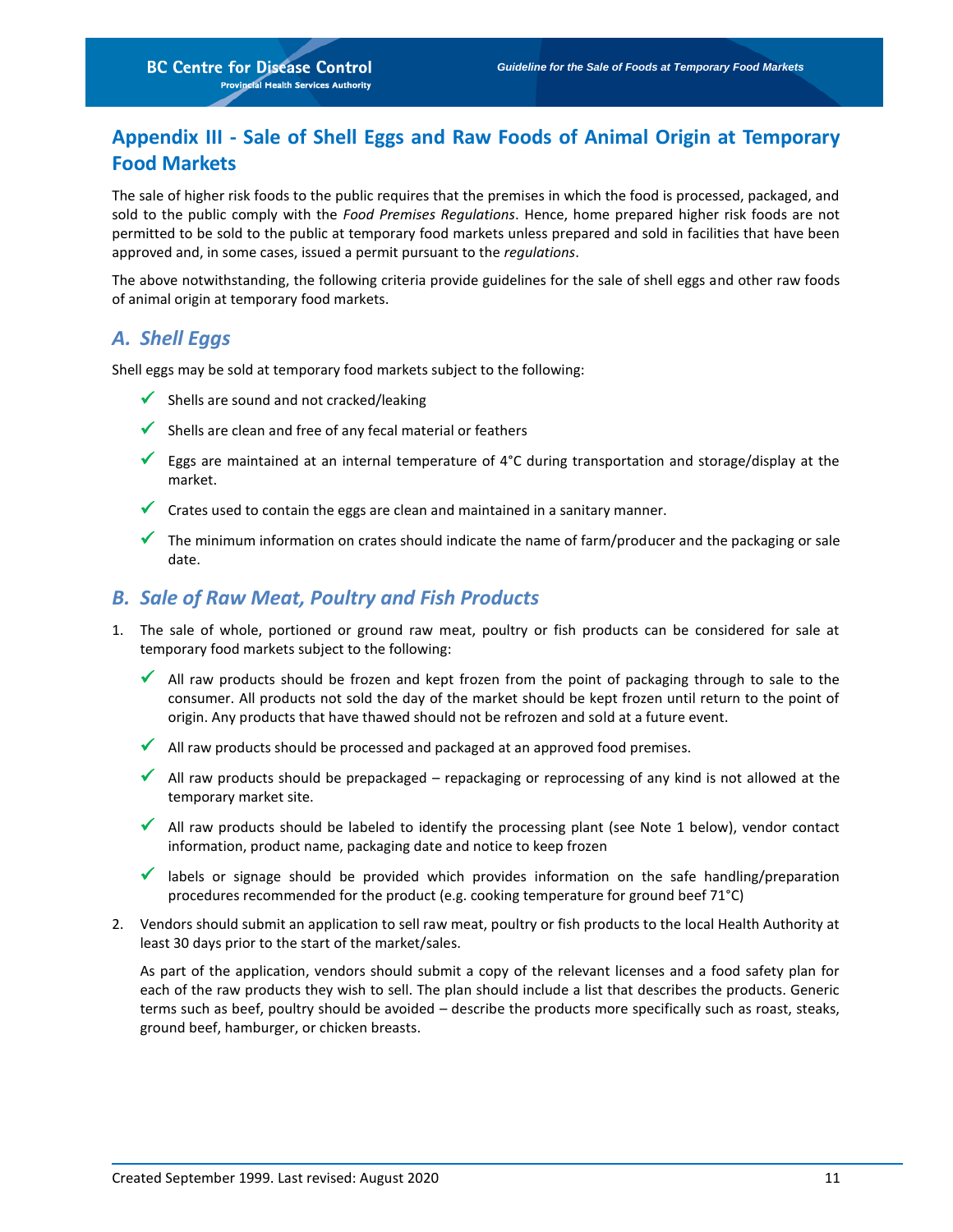The plan should also include information about processing and packaging procedures, transportation and selling provisions *(particularly the means of temperature control)*, provisions for unsold products and storage outside of market location, and procedures for recall should a problem with the product arise.

- **NOTE 1:** *All animals must be slaughtered and meat inspected at a plant licensed under either the federal or provincial* Meat Inspection Regulations*.*
- **NOTE 2:** *Fish products sold anywhere in British Columbia must be processed and packaged under an appropriate regulatory authority, provincially under the* Fish and Seafood Act *and related* Fish and Seafood Licensing Regulation*,* Food Safety Act *and related* Food Premises Regulation *or federally under the* Safe Food for Canadians Act*. More information can be found on the Government of BC site: [https://www2.gov.bc.ca/gov/content/industry/agriculture](https://www2.gov.bc.ca/gov/content/industry/agriculture-seafood/fisheries-and-aquaculture/seafood-industry-licensing)[seafood/fisheries-and-aquaculture/seafood-industry-licensing](https://www2.gov.bc.ca/gov/content/industry/agriculture-seafood/fisheries-and-aquaculture/seafood-industry-licensing)*
- **NOTE 3:** *Should a vendor wish to sell refrigerated (unfrozen) meat or fish products, then all requirements of the* BC Food Premises Regulations *must be met. Vendors considering this must first contact their local Environmental Health Officer for more information regarding the feasibility of this option.*
- 3. Meat from Class D Rural Slaughter Establishments

All sales of meat from Class D rural slaughter establishments are limited to within the regional district in which the meat was produced. Meat from Class D meat plants is **PROHIBITED** to be sold in areas outside of the regional district in which the meat was produced. In addition to the requirements outlined in these Guidelines, the sale of meat from Class D meat plants must meet all requirements of the *BC Meat Inspection Regulation*, including:

- a) Class D meat must be labeled:
	- i. Not Government Inspected. For sale and use only in the regional district of *<insert the name of regional district in which the farm is located>.*
- b) In addition, the following information must also be included on the label:
	- i. The slaughter establishment must be identified including the name and address of the farm or facility and the licence number issued to the farm or facility.
	- ii. If a cut and wrap operation is used to further process the meat, it must also be identified.
	- iii. A description of the contents, including the date that the product was packaged
	- iv. A net weight or volume.
- c) A copy of the Class D licence is posted or readily available to customers.

Records of all sales of Class D meat must be kept. These records are critical for demonstrating that licence conditions are being followed, and to ensure that clients can be easily contacted in the case of a product recall. Copies of all invoices should also be kept to verify information in the sales record. Critical information to record includes:

- Type of product
- Date of sale
- $\checkmark$  Quantity sold (by weight)<br> $\checkmark$  Customer name and contain-
- Customer name and contact information
- Other records the Health Authority deem necessary for traceability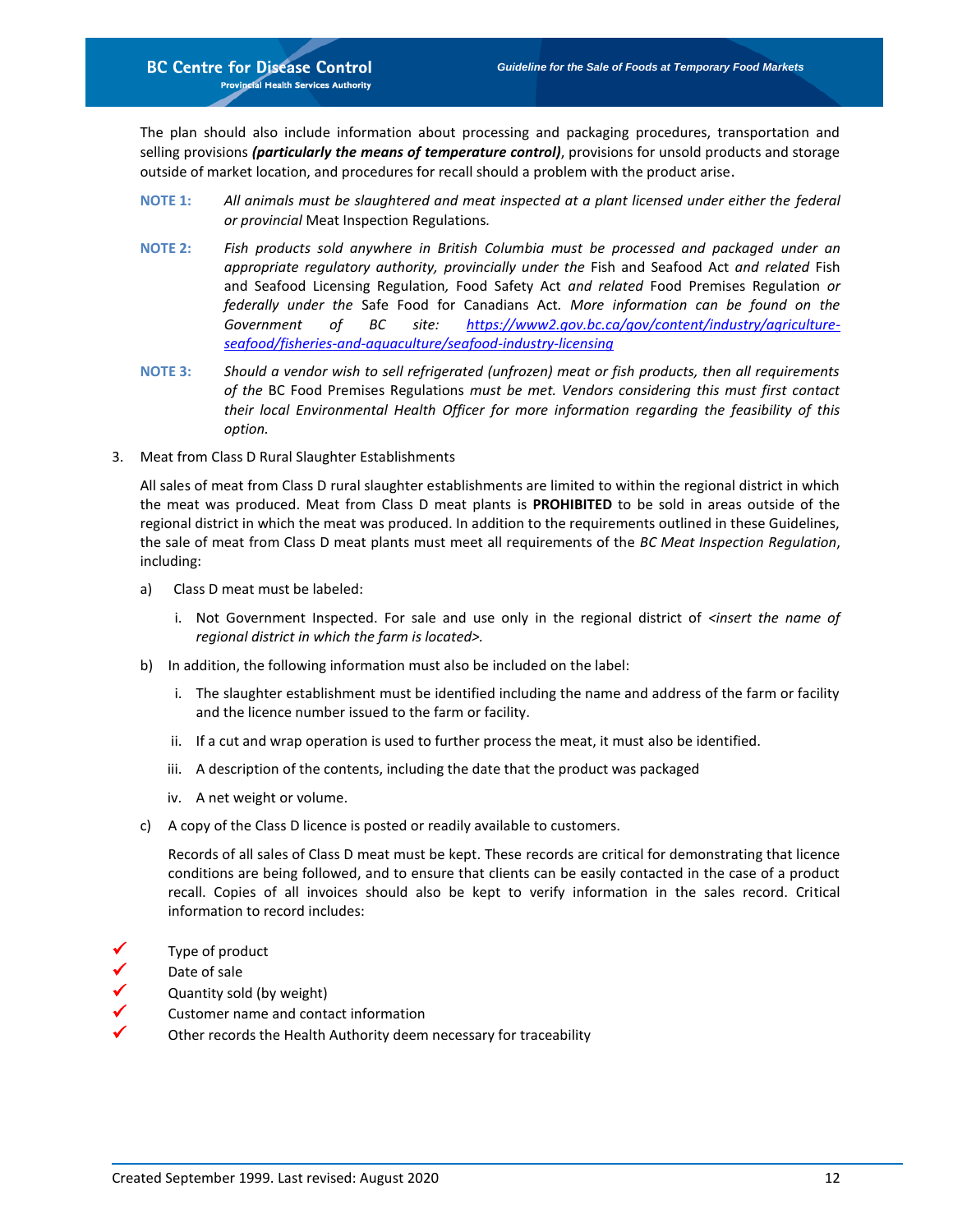4. Meat from Class E Meat Plants

All sales of meat from Class E meat plants are limited to within the regional district in which the meat was produced. Meat from Class E meat plants is **PROHIBITED** to be sold in areas outside of the regional district in which the meat was produced. In addition, meat products from Class E meat plants may only be sold directly to consumers by the licence holder (or his or her immediate family). Retail sales of Class E meat products to secondary food establishments such as restaurants or retail stores are **PROHIBITED**. In addition to the requirements outlined in these Guidelines, the sale of meat from Class E meat plants must meet all requirements of the *BC Meat Inspection Regulations*, including:

- a) Class E meat must be labeled:
	- i. Not Government Inspected. Not for resale. For sale and use only in the regional district of *<insert the name of regional district in which your farm is located>.*
- b) In addition, the following information must also be included on the label:
	- i. The slaughter establishment must be identified including the name and address of the farm or facility and the licence number issued to the farm or facility.
	- ii. If a cut and wrap operation is used to further process the meat, it must also be identified.
	- iii. A description of the contents, including the date that the product was packaged
	- iv. A net weight or volume

Records of all sales of Class E meat must be kept These records are critical for demonstrating that licence conditions are being followed, and to ensure that clients can be easily contacted in the case of a product recall. Copies of all invoices should also be kept to verify information in the sales record. Critical information to record includes:

- Type of product
- Date of sale
- Quantity sold (by weight)
- Customer name and contact information
- Other records the Health Authority deem necessary for traceability

*All sales of meat or meat products originating from a Class E meat plant should be completed by the license holder or his or her immediate family. However, sales by other individuals on behalf of the E license holder are permitted provided the following requirements are met:*

- The individual must be able to clearly demonstrate their relationship to the E establishment or licence holder (e.g. employee, family member, etc.).
- The individual must ensure that all required sales records are being kept, including documentation of accurate customer contact information for traceability purposes (**note:** *this is required for all E sales regardless of where they occur*).
- The individual must ensure that a copy of the E establishment's food safety plan and licence is readily available to customers at the Temporary Food Market.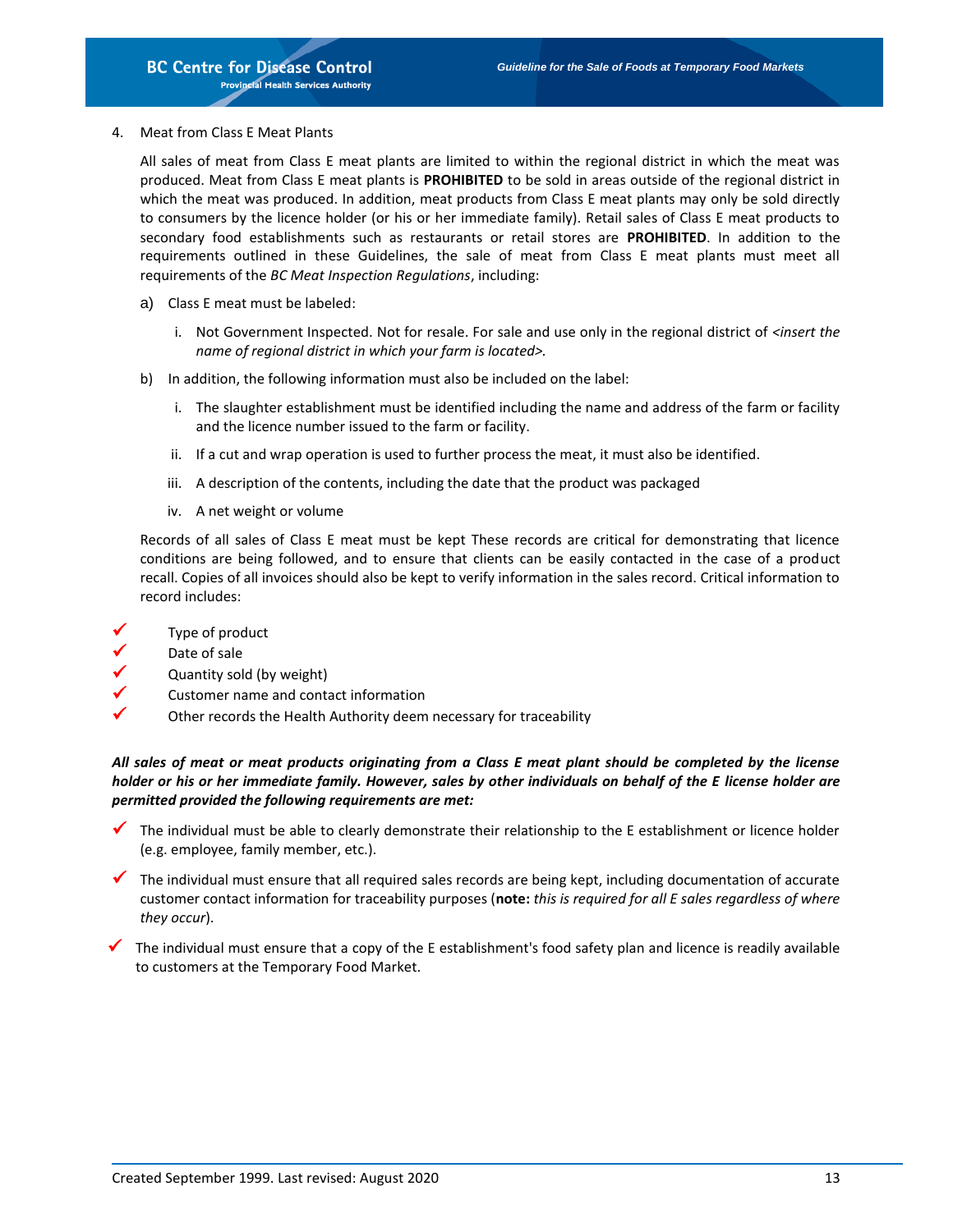# <span id="page-15-0"></span>**Appendix IV - Application for Sale of Higher Risk Food at Temporary Food Markets**

| Application Date: the contract of the contract of the contract of the contract of the contract of the contract of the contract of the contract of the contract of the contract of the contract of the contract of the contract<br>Fax #: E-mail: E-mail: E-mail: E-mail: E-mail: E-mail: E-mail: E-mail: E-mail: E-mail: E-mail: E-mail: E-mail: E-mail: E-mail: E-mail: E-mail: E-mail: E-mail: E-mail: E-mail: E-mail: E-mail: E-mail: E-mail: E-mail: E-mail:<br>Applicant's Signature: Application of the state of the state of the state of the state of the state of the state of the state of the state of the state of the state of the state of the state of the state of the state of th                                                                                                                                                                                                                                                                                                                                                                                                                                                                                                                                                                                                                                                                                                                                                          |                                                                                                                                                                                                                  | Location of Market / Event: The Communication of Market / Event: The Communication of Market / Event: The Communication of Market / Event: The Communication of Market / Event: The Communication of Market / Event: The Commu |  |
|-------------------------------------------------------------------------------------------------------------------------------------------------------------------------------------------------------------------------------------------------------------------------------------------------------------------------------------------------------------------------------------------------------------------------------------------------------------------------------------------------------------------------------------------------------------------------------------------------------------------------------------------------------------------------------------------------------------------------------------------------------------------------------------------------------------------------------------------------------------------------------------------------------------------------------------------------------------------------------------------------------------------------------------------------------------------------------------------------------------------------------------------------------------------------------------------------------------------------------------------------------------------------------------------------------------------------------------------------------------------------------------------------------------------------------------------------------------|------------------------------------------------------------------------------------------------------------------------------------------------------------------------------------------------------------------|--------------------------------------------------------------------------------------------------------------------------------------------------------------------------------------------------------------------------------|--|
| <b>NOTE:</b> If selling at multiple markets - list all locations on separate page.                                                                                                                                                                                                                                                                                                                                                                                                                                                                                                                                                                                                                                                                                                                                                                                                                                                                                                                                                                                                                                                                                                                                                                                                                                                                                                                                                                          |                                                                                                                                                                                                                  |                                                                                                                                                                                                                                |  |
| Phone #: the state of the state of the state of the state of the state of the state of the state of the state of the state of the state of the state of the state of the state of the state of the state of the state of the s<br>Market Manager: National Accounts and the contract of the contract of the contract of the contract of the contract of the contract of the contract of the contract of the contract of the contract of the contract of the cont<br>Provide a complete list of your food products. List additional foods on separate page if more space needed<br>Describe your packaging method by checking the applicable boxes as noted below.<br>$\Box$ Pouch<br>$\Box$ Plastic Wrap<br>$\Box$ Bottle<br>$\Box$ Vacu-packed<br>$\Box$ Other<br>Have you previously received a Letter of Acceptance or Confirmation for the foods intended to be sold:<br>$\square$ No<br>$\Box$ Yes<br>If yes, please provide a copy of the letter(s) with your application.<br>For EACH food product intended to be sold at the temporary market, please include the following documents with your application form:<br>$\Box$<br>a list of ingredients<br>To be completed by EHO<br>Π<br>a brief description of the preparation and preservation method<br>α<br>a sample of your product label<br><b>Received by:</b><br>$\Box$<br>for each food item, indicate location of processing/packaging<br>(e.g. commercial establishment including address) |                                                                                                                                                                                                                  |                                                                                                                                                                                                                                |  |
| $\Box$                                                                                                                                                                                                                                                                                                                                                                                                                                                                                                                                                                                                                                                                                                                                                                                                                                                                                                                                                                                                                                                                                                                                                                                                                                                                                                                                                                                                                                                      | If you have done quality assurance testing of your products,<br>please provide a copy of your most recent lab reports where<br>applied:<br>$\bigcirc$ Bacteriology or $\bigcirc$ pH or $\bigcirc$ A <sub>w</sub> | Date:<br>Objection:<br><b>□ Yes</b><br>□ No<br>If yes, attach reason(s).<br>Sign or mark with Health Authority stamp<br>and return a copy of the reviewed<br>application to the applicant.                                     |  |

**APPLICATION FORM IS DUE AT LEAST 30 DAYS PRIOR TO THE EVENT AND SENT TO YOU[R LOCAL HEALTH AUTHORITY](http://www2.gov.bc.ca/gov/content/health/about-bc-s-health-care-system/partners/health-authorities/regional-health-authorities)**

**NOTE – Applicants should plan for a 14-day processing turnaround time.**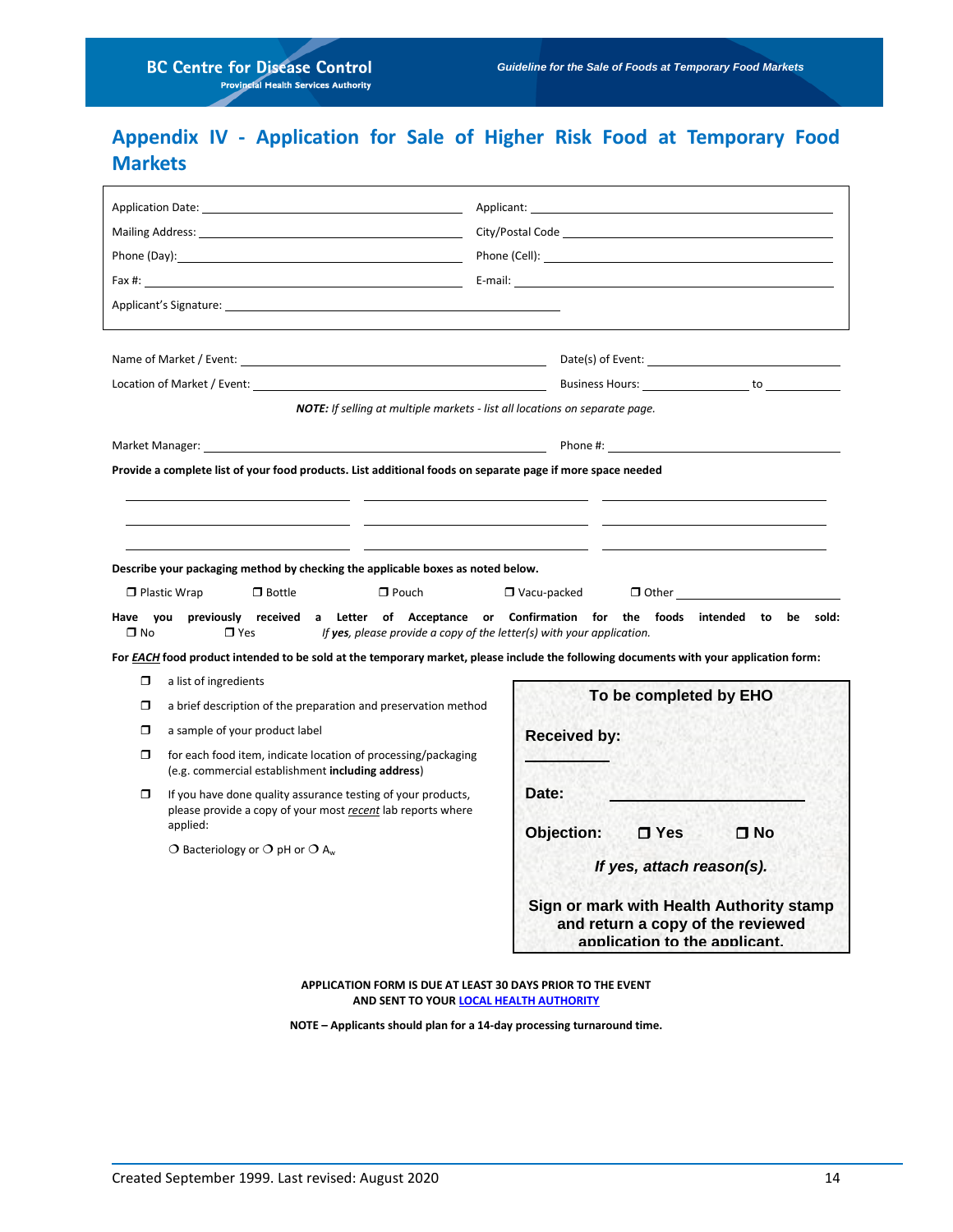## <span id="page-16-0"></span>**Appendix V - Template for LETTER OF CONFIRMATION**

Vendor

Address

Dear Vendor:

### **Re: Sale of** *<Product>* **Prepared at an Approved, Commercial Food Premises for Sale at a Temporary Food Market**

We have reviewed the information you provided regarding your proposal to prepare (Name the Products) in (Name the approved, commercial food premises including address) and sell them at Temporary Food Markets. Based on the information provided, this letter confirms that your proposal has been reviewed as per *Temporary Food Market Guideline.* We have no objection to the production of this product for sale at Temporary Food Markets subject to the following conditions:

- 1. All foods should be properly packaged to protect them from contamination and should also be labeled.
- 2. No additional processing or preparing of the food is to occur at the market site without written permission from our office.
- 3. All foods are to be sold from a supervised temporary food market, as defined in the Guideline.
- 4. There is to be no change to the ingredients or preparation method of this product(s) without written permission from our office.
- 5. A copy of this letter is to be kept available with you during any sales event confirming that these products have been reviewed by *<Health Authority>*.
- 6. This letter does not automatically confer approval to sell the foods to a licensed retail facility.
- 7. This letter does not confer approval regarding other regulatory agencies' guidelines including, but not limited to, labeling, nutrition labeling, and other requirements.

Please contact the undersigned at *<office phone>* if you have any questions regarding these conditions.

Yours truly,

Environmental Health Officer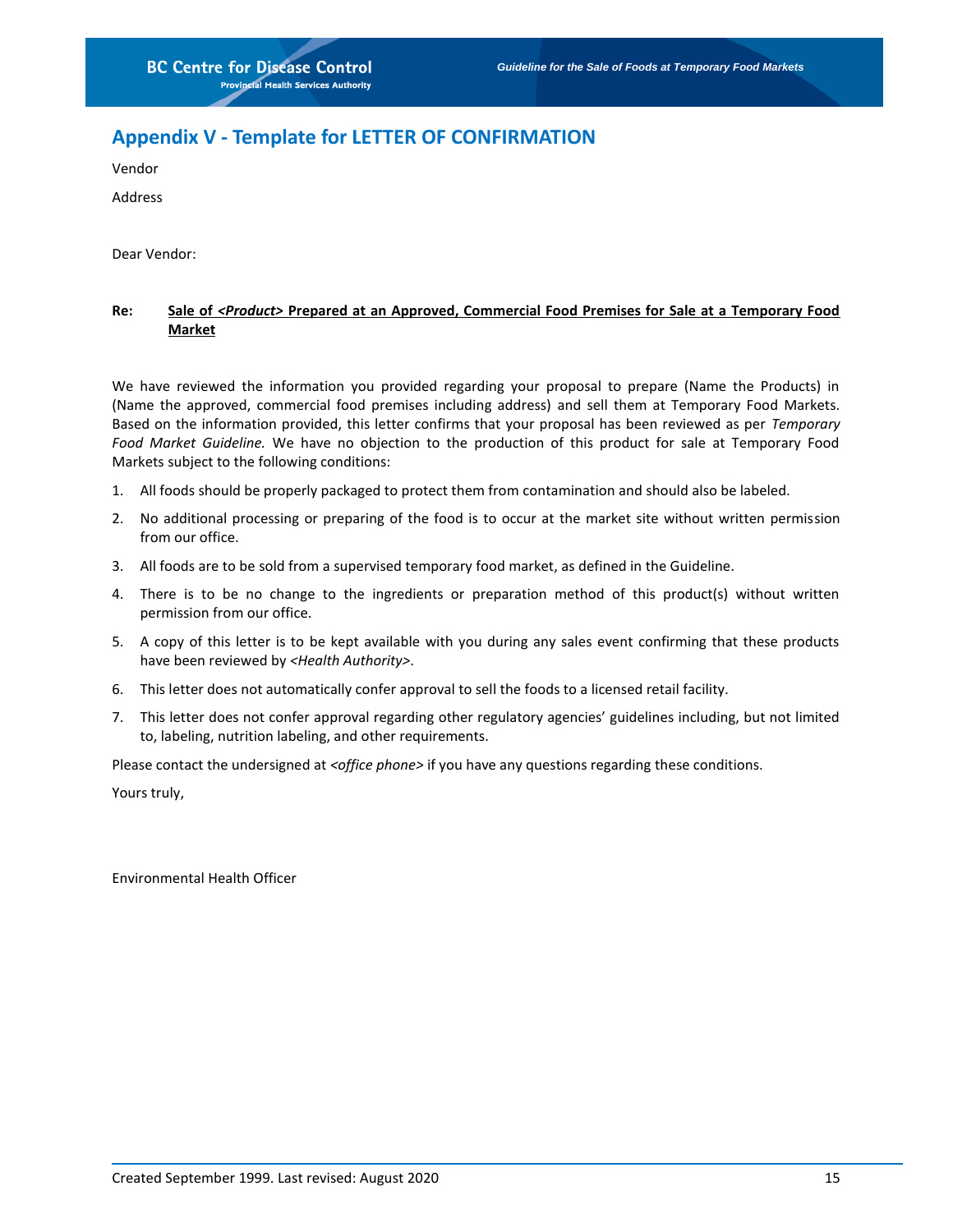## <span id="page-17-0"></span>**Appendix VI - List of Qualified Process Authorities (Thermal Processes)**

**MR. FRED NOLTE** Process Authority Services 2503 W 5th Ave, Vancouver B.C. V6K 1S9 Mobile: +1 (604) 838-4961 Fax: +1 (206) 323-3543 [fnolte@spa-food.org](mailto:fnolte@spa-food.org) [www.spa-food.org](http://www.spa-food.org/) [www.linkedin.com/in/frednolte](http://www.linkedin.com/in/frednolte)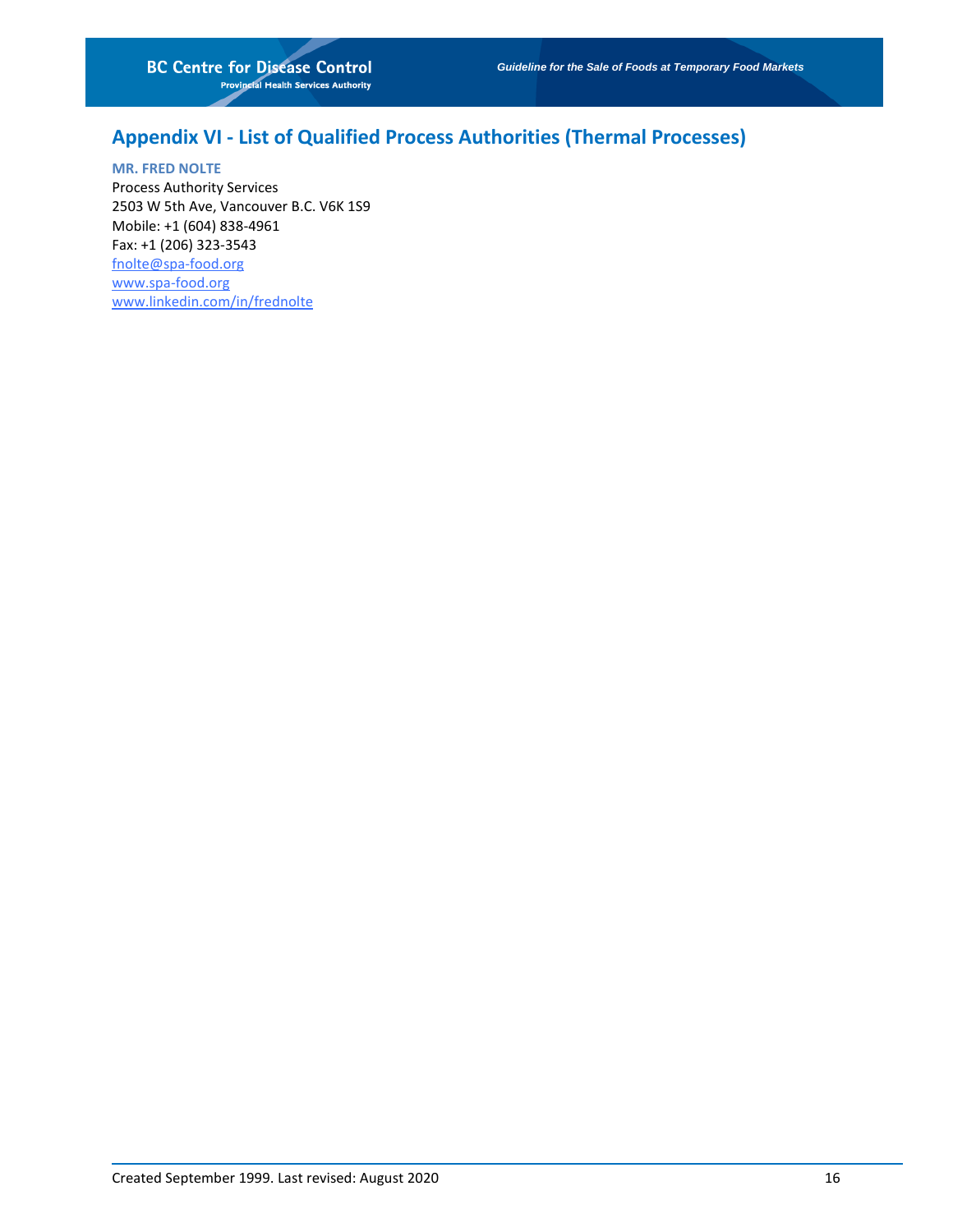### <span id="page-18-0"></span>**Appendix VII - List of Commercial Food Testing Laboratories**

#### **BV LABS CANADA (FORMERLY MAXXAM ANALYTICS)**

4606 Canada Way Burnaby BC V5G 1K5 Phone: 604.734.7276 | Fax: 604.731.2386 Toll Free: 800.665.8566 Website[: www.bureauveritas.com](http://www.bureauveritas.com/) Email: [info@bvlabs.com](mailto:info@bvlabs.com) Contact: Brian Jang

#### **BV LABS CANADA (FORMERLY MAXXAM ANALYTICS)**

2755B Moray Ave Courtenay BC V9N 8M9 Phone: 250.338.7786 Toll Free: 800.665.8566 Website[: www.bureauveritas.com](http://www.bureauveritas.com/) Email: [info@bvlabs.com](mailto:info@bvlabs.com) Contact: Brian Jang

#### **CARO ANALYTICAL SERVICES**

102-3677 Highway 97N Kelowna, BC V1X 5C3 Phone: 250-765-9646 | Fax. 250-765-3893 Website[: www.caro.ca](http://www.caro.ca/) Email: [Kelowna@caro.ca](mailto:Kelowna@caro.ca) Contact: Sara Gulenchyn

#### **CARO ANALYTICAL SERVICES**

110 – 4011 Viking Way Richmond, BC, V6V 2K9, Canada Phone: (604) 279-1499 | Fax: (604) 279-1599 Email: [Richmond@caro.ca](mailto:Richmond@caro.ca)

#### **EXOVA CANADA INC.**

104-19575 55A Ave Surrey BC V3X 8P8 Phone: 604.514.3322 | Fax: 604.514.3323 Website[: www.exova.ca](http://www.exova.ca/)

#### **FOOD ASSURE LABORATORY LTD**

1650 Pandora Vancouver BC V5L 1L6 Phone: 604.251.9588 | Fax: 604.251.9588 Website[: www.foodassure.com](file://///srvnetapp02/bccdc/Depts/RPS/RPS/AA-NEW%20DRIVE/FPS/Food%20and%20Fresh%20Fruit%20Vegetables/Food%20Guidelines/www.foodassure.com) Email: [anna@foodassure.com](mailto:anna@foodassure.com) Contact: Anna or Chris Piesik

#### **FOODMETRICS LABORATORIES**

407G  $5^{\text{th}}$  Street Courtenay, BC V9N 1J7 Phone: 604.279.0666 | Fax: 604.279.0663 Website[: www.communityfoodlabs.com](http://www.communityfoodlabs.com/) Email: [spencer.serin@foodmetricslabs.com](mailto:spencer.serin@foodmetricslabs.com) Contact: Spencer Serin

#### **I G MICROMED ENVIRONMENTAL INC**

190-12860 Clarke PI Richmond BC V6V 2H1 Phone: 604.279.0666 | Fax: 604.279.0663 Website[: www.igmicromed.com](http://www.igmicromed.com/) Email: [info@igmicromed.com](mailto:info@igmicromed.com) Contact: Kelly Geere

### **MB LABORATORIES LTD**

2062 Henry Ave Sidney BC V8L 5Y1 Phone: 250.656.1334 | Fax: 250.656.0443 Website[: www.mblabs.com](file://///srvnetapp02/bccdc/Depts/RPS/RPS/AA-NEW%20DRIVE/FPS/Food%20and%20Fresh%20Fruit%20Vegetables/Food%20Guidelines/www.mblabs.com) Email: [mblabs@pacificcoast.net](mailto:mblabs@pacificcoast.net)

#### **MERIEUX NUTRISCIENCES**

**(FORMERLY SILLIKER LABORATORIES)**  8255 North Fraser Way Burnaby BC V3N 5G4 Phone: 604.432.9311 | Fax: 604.432.7768 Website[: www.mxns.com](http://www.mxns.com/) Email: [west.region@mxns.com](mailto:west.region@mxns.com)

Contact: Jason Wong

#### **NORTHERN LABS LIMITED**

251 Kaien Road Prince Rupert BC Phone: 250.627.1906 Toll: 1.800.990.9522

#### **S G S CANADA INC**

50-655 West Kent Ave N Vancouver, BC V6P 6T7 Phone: 604.324.1155 | Fax: 604.324.1177 Website[: www.sgs.com](file://///srvnetapp02/bccdc/Depts/RPS/RPS/AA-NEW%20DRIVE/FPS/Food%20and%20Fresh%20Fruit%20Vegetables/Food%20Guidelines/www.sgs.com) Email: [ron.kuriyedath@sgs.com](mailto:ron.kuriyedath@sgs.com) Contact: Ron Kuriyedath

*Consult your [local Health Authority](http://www2.gov.bc.ca/gov/content/health/about-bc-s-health-care-system/partners/health-authorities/regional-health-authorities) for information on other commercial food laboratories that may be available in your community.*